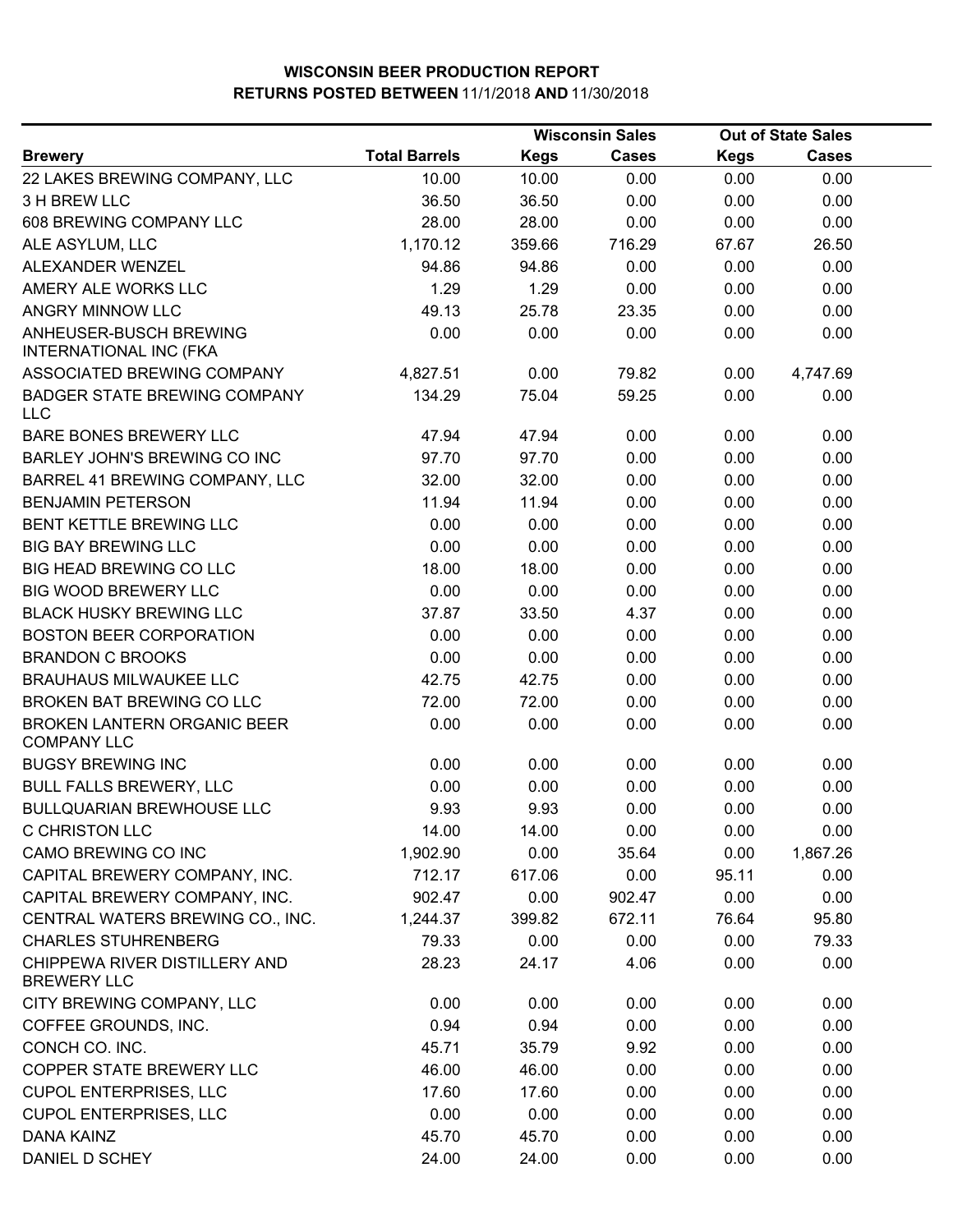|                                                            |                      |             | <b>Wisconsin Sales</b> |             | <b>Out of State Sales</b> |  |
|------------------------------------------------------------|----------------------|-------------|------------------------|-------------|---------------------------|--|
| <b>Brewery</b>                                             | <b>Total Barrels</b> | <b>Kegs</b> | <b>Cases</b>           | <b>Kegs</b> | <b>Cases</b>              |  |
| DANIEL M STOLT                                             | 17.76                | 13.65       | 4.11                   | 0.00        | 0.00                      |  |
| DAVID A ANDERSON                                           | 3.00                 | 3.00        | 0.00                   | 0.00        | 0.00                      |  |
| <b>DAVID A KNUTH</b>                                       | 34.03                | 34.03       | 0.00                   | 0.00        | 0.00                      |  |
| <b>DEAD BIRD BREWING COMPANY</b>                           | 0.00                 | 0.00        | 0.00                   | 0.00        | 0.00                      |  |
| <b>DEAD BIRD BREWING COMPANY</b>                           | 0.00                 | 0.00        | 0.00                   | 0.00        | 0.00                      |  |
| DELAFIELD BREWHAUS LLC                                     | 37.10                | 37.10       | 0.00                   | 0.00        | 0.00                      |  |
| <b>DENNIS E ERB</b>                                        | 2.00                 | 2.00        | 0.00                   | 0.00        | 0.00                      |  |
| <b>DIAGEO AMERICAS SUPPLY INC</b>                          | 10,498.19            | 0.00        | 0.00                   | 0.00        | 10,498.19                 |  |
| DISTRICT 14 CRAFT BREWING LLC                              | 28.50                | 28.50       | 0.00                   | 0.00        | 0.00                      |  |
| DJ FEDDERLY MANAGEMENT<br><b>CONSULTANT LLC</b>            | 0.00                 | 0.00        | 0.00                   | 0.00        | 0.00                      |  |
| DOOR COUNTY BREWING CO LLC                                 | 270.00               | 270.00      | 0.00                   | 0.00        | 0.00                      |  |
| DRIFTLESS BREWING COMPANY LLC                              | 3.00                 | 3.00        | 0.00                   | 0.00        | 0.00                      |  |
| DUBS BREW, LLC                                             | 9.50                 | 9.50        | 0.00                   | 0.00        | 0.00                      |  |
| <b>DUBUQUE BREWING &amp; MALTING</b><br><b>COMPANY LLC</b> | 0.00                 | 0.00        | 0.00                   | 0.00        | 0.00                      |  |
| EAGLE TRACE BREWING COMPANY<br><b>LLC</b>                  | 56.26                | 33.75       | 22.51                  | 0.00        | 0.00                      |  |
| <b>EAGLE TRACE BREWING COMPANY</b><br><b>LLC</b>           | 0.00                 | 0.00        | 0.00                   | 0.00        | 0.00                      |  |
| <b>EGR LLC</b>                                             | 0.00                 | 0.00        | 0.00                   | 0.00        | 0.00                      |  |
| ENLIGHTENED BREWING COMPANY<br>LLC.                        | 19.33                | 19.33       | 0.00                   | 0.00        | 0.00                      |  |
| <b>ESSER DISTRIBUTING CO INC</b>                           | 0.00                 | 0.00        | 0.00                   | 0.00        | 0.00                      |  |
| EVANS BREWING COMPANY INC                                  | 0.00                 | 0.00        | 0.00                   | 0.00        | 0.00                      |  |
| FFATS BREWING COMPANY, LLC                                 | 5.00                 | 5.00        | 0.00                   | 0.00        | 0.00                      |  |
| FIFTH WARD BREWING COMPANY LLC                             | 31.08                | 31.08       | 0.00                   | 0.00        | 0.00                      |  |
| FIVE STAR BREWING CO INC.                                  | 795.77               | 0.00        | 6.60                   | 0.00        | 789.17                    |  |
| FLIX ENTERTAINMENT LLC                                     | 38.50                | 38.50       | 0.00                   | 0.00        | 0.00                      |  |
| FOX RIVER BREWING COMPANY II, LLC                          | 107.39               | 107.39      | 0.00                   | 0.00        | 0.00                      |  |
| FOX RIVER BREWING COMPANY, LLC                             | 79.61                | 79.61       | 0.00                   | 0.00        | 0.00                      |  |
| <b>FRESAR INC</b>                                          | 1.13                 | 1.13        | 0.00                   | 0.00        | 0.00                      |  |
| <b>FULTON LLC</b>                                          | 0.00                 | 0.00        | 0.00                   | 0.00        | 0.00                      |  |
| <b>GATHERING PLACE BREWING</b><br><b>COMPANY LLC</b>       | 11.97                | 11.97       | 0.00                   | 0.00        | 0.00                      |  |
| GD3, LLC                                                   | 187.00               | 187.00      | 0.00                   | 0.00        | 0.00                      |  |
| GD4, LLC                                                   | 28.00                | 28.00       | 0.00                   | 0.00        | 0.00                      |  |
| <b>GEORGE BREGAR</b>                                       | 37.83                | 37.83       | 0.00                   | 0.00        | 0.00                      |  |
| GJS SALES, INC.                                            | 89.80                | 0.00        | 89.80                  | 0.00        | 0.00                      |  |
| <b>GOOD CITY BREWING LLC</b>                               | 282.21               | 122.00      | 160.21                 | 0.00        | 0.00                      |  |
| <b>GRAY BREWING CO.</b>                                    | 71.06                | 32.17       | 22.80                  | 11.16       | 4.93                      |  |
| <b>GREEN BAY BREWING COMPANY</b>                           | 427.62               | 240.73      | 184.28                 | 0.00        | 2.61                      |  |
| <b>GREENVIEW BREWING LLC</b>                               | 9.33                 | 3.32        | 6.01                   | 0.00        | 0.00                      |  |
| GULL DAM BREWING, INC.                                     | 0.00                 | 0.00        | 0.00                   | 0.00        | 0.00                      |  |
| <b>GUY R LILJA</b>                                         | 0.00                 | 0.00        | 0.00                   | 0.00        | 0.00                      |  |
| HACIENDA BREWING CO., LLC                                  | 73.00                | 73.00       | 0.00                   | 0.00        | 0.00                      |  |
| HANSON BREWING COMPANY LLC                                 | 0.00                 | 0.00        | 0.00                   | 0.00        | 0.00                      |  |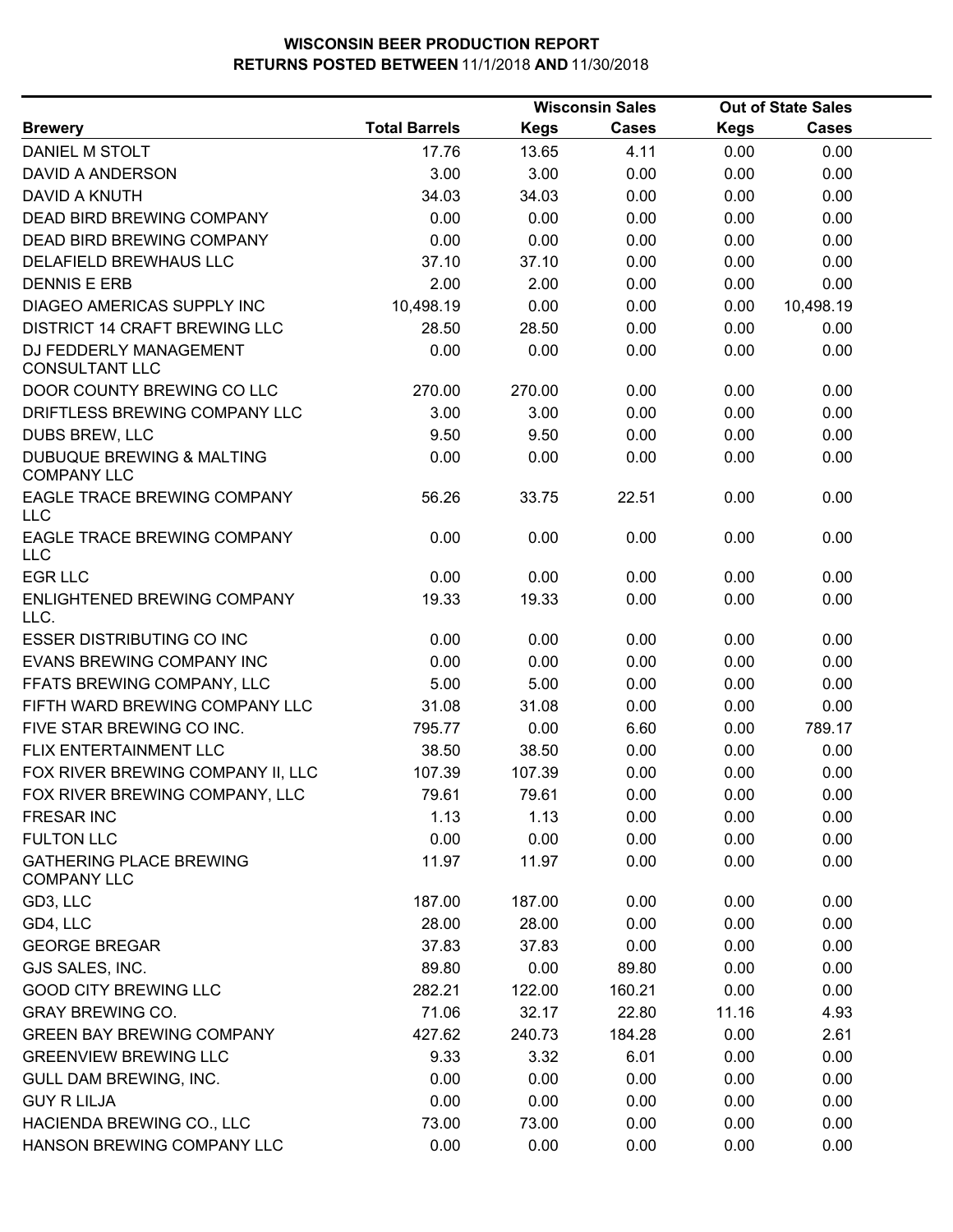|                                             |                      |             | <b>Wisconsin Sales</b> | <b>Out of State Sales</b> |              |  |
|---------------------------------------------|----------------------|-------------|------------------------|---------------------------|--------------|--|
| <b>Brewery</b>                              | <b>Total Barrels</b> | <b>Kegs</b> | <b>Cases</b>           | <b>Kegs</b>               | <b>Cases</b> |  |
| HIGHHOLDER BREWING COMPANY,<br>LLC          | 2.00                 | 2.00        | 0.00                   | 0.00                      | 0.00         |  |
| HILLSBORO BREWING COMPANY LLC               | 94.20                | 42.67       | 51.53                  | 0.00                      | 0.00         |  |
| HOOPS OF DANE COUNTY, INC.                  | 0.00                 | 0.00        | 0.00                   | 0.00                      | 0.00         |  |
| HOOPS OF DANE COUNTY, INC.                  | 0.00                 | 0.00        | 0.00                   | 0.00                      | 0.00         |  |
| HOOPS OF DANE COUNTY, INC.                  | 0.00                 | 0.00        | 0.00                   | 0.00                      | 0.00         |  |
| HOP & BARREL BREWING COMPANY,<br><b>LLC</b> | 64.01                | 44.67       | 19.34                  | 0.00                      | 0.00         |  |
| HOP HAUS BREWING COMPANY LLC                | 20.00                | 20.00       | 0.00                   | 0.00                      | 0.00         |  |
| HOP HAUS BREWING COMPANY LLC                | 183.00               | 183.00      | 0.00                   | 0.00                      | 0.00         |  |
| HORNELL BREWING CO INC                      | 13,081.79            | 0.00        | $-0.04$                | 0.00                      | 13,081.83    |  |
| <b>ISAAC SHOWAKI</b>                        | 1,476.34             | 340.90      | 1,135.44               | 0.00                      | 0.00         |  |
| <b>JEAN M LANE</b>                          | 16.13                | 16.13       | 0.00                   | 0.00                      | 0.00         |  |
| <b>JEREMY BEACH</b>                         | 0.00                 | 0.00        | 0.00                   | 0.00                      | 0.00         |  |
| <b>JOHN JAGEMANN</b>                        | 24.00                | 24.00       | 0.00                   | 0.00                      | 0.00         |  |
| KARBEN4 BREWING LLC                         | 1,001.73             | 346.05      | 655.68                 | 0.00                      | 0.00         |  |
| KATCHEVER & CO LLC                          | 261.33               | 137.01      | 124.32                 | 0.00                      | 0.00         |  |
| KELLERMEISTER BEVERAGES, LLC                | 16.67                | 16.67       | 0.00                   | 0.00                      | 0.00         |  |
| KOWALSKE BREWING LLC                        | 11.00                | 11.00       | 0.00                   | 0.00                      | 0.00         |  |
| <b>KUL BREWING LLC</b>                      | 512.14               | 4.00        | 508.14                 | 0.00                      | 0.00         |  |
| LA CROSSE DISTILLING COMPANY,<br><b>LLC</b> | 0.00                 | 0.00        | 0.00                   | 0.00                      | 0.00         |  |
| LACROSSE BREWING LLC                        | 874.10               | 6.00        | 339.09                 | 0.00                      | 529.01       |  |
| LAKEFRONT BREWERY, INC.                     | 0.00                 | 0.00        | 0.00                   | 0.00                      | 0.00         |  |
| LAKEFRONT BREWERY, INC.                     | 4,077.55             | 1,320.93    | 2,127.20               | 86.72                     | 542.70       |  |
| LAKEWALK BREWERY AND CAFE<br><b>COMPANY</b> | 22.00                | 22.00       | 0.00                   | 0.00                      | 0.00         |  |
| LAZY MONK BREWING LLC                       | 51.18                | 29.79       | 21.39                  | 0.00                      | 0.00         |  |
| <b>LEVI FUNK</b>                            | 33.54                | 18.06       | 15.48                  | 0.00                      | 0.00         |  |
| LHM BREW PUB, LLC                           | 15.13                | 15.13       | 0.00                   | 0.00                      | 0.00         |  |
| <b>LOST ISLAND WINE LLC</b>                 | 8.61                 | 8.61        | 0.00                   | 0.00                      | 0.00         |  |
| LUCETTE BREWING COMPANY LLC                 | 53.48                | 49.00       | 4.48                   | 0.00                      | 0.00         |  |
| LUCKYS 1313 BREW PUB INVESTOR<br><b>LLC</b> | 17.80                | 17.80       | 0.00                   | 0.00                      | 0.00         |  |
| LUCKYS 1313 BREW PUB INVESTOR<br><b>LLC</b> | 0.00                 | 0.00        | 0.00                   | 0.00                      | 0.00         |  |
| LUCKYS 1313 BREW PUB INVESTOR<br><b>LLC</b> | 0.00                 | 0.00        | 0.00                   | 0.00                      | 0.00         |  |
| MAG ENTERTAINMENT LLC                       | 0.00                 | 0.00        | 0.00                   | 0.00                      | 0.00         |  |
| <b>MARK ANTHONY BREWING INC</b>             | 62,697.51            | 0.00        | 2,519.63               | 0.00                      | 60,177.88    |  |
| <b>MARK L BALLERING</b>                     | 0.00                 | 0.00        | 0.00                   | 0.00                      | 0.00         |  |
| <b>MATTHEW J GEARY</b>                      | 25.81                | 15.73       | 10.08                  | 0.00                      | 0.00         |  |
| <b>MCZ'S BREWING, LLC</b>                   | 3.80                 | 3.80        | 0.00                   | 0.00                      | 0.00         |  |
| MELMS BREWING COMPANY INC                   | 0.00                 | 0.00        | 0.00                   | 0.00                      | 0.00         |  |
| MICHAEL K BRENNER                           | 0.00                 | 0.00        | 0.00                   | 0.00                      | 0.00         |  |
| MICHAEL W ZUPKE                             | 2.00                 | 2.00        | 0.00                   | 0.00                      | 0.00         |  |
| MILLERCOORS LLC                             | 1,040.77             | 0.00        | 444.17                 | 0.00                      | 596.60       |  |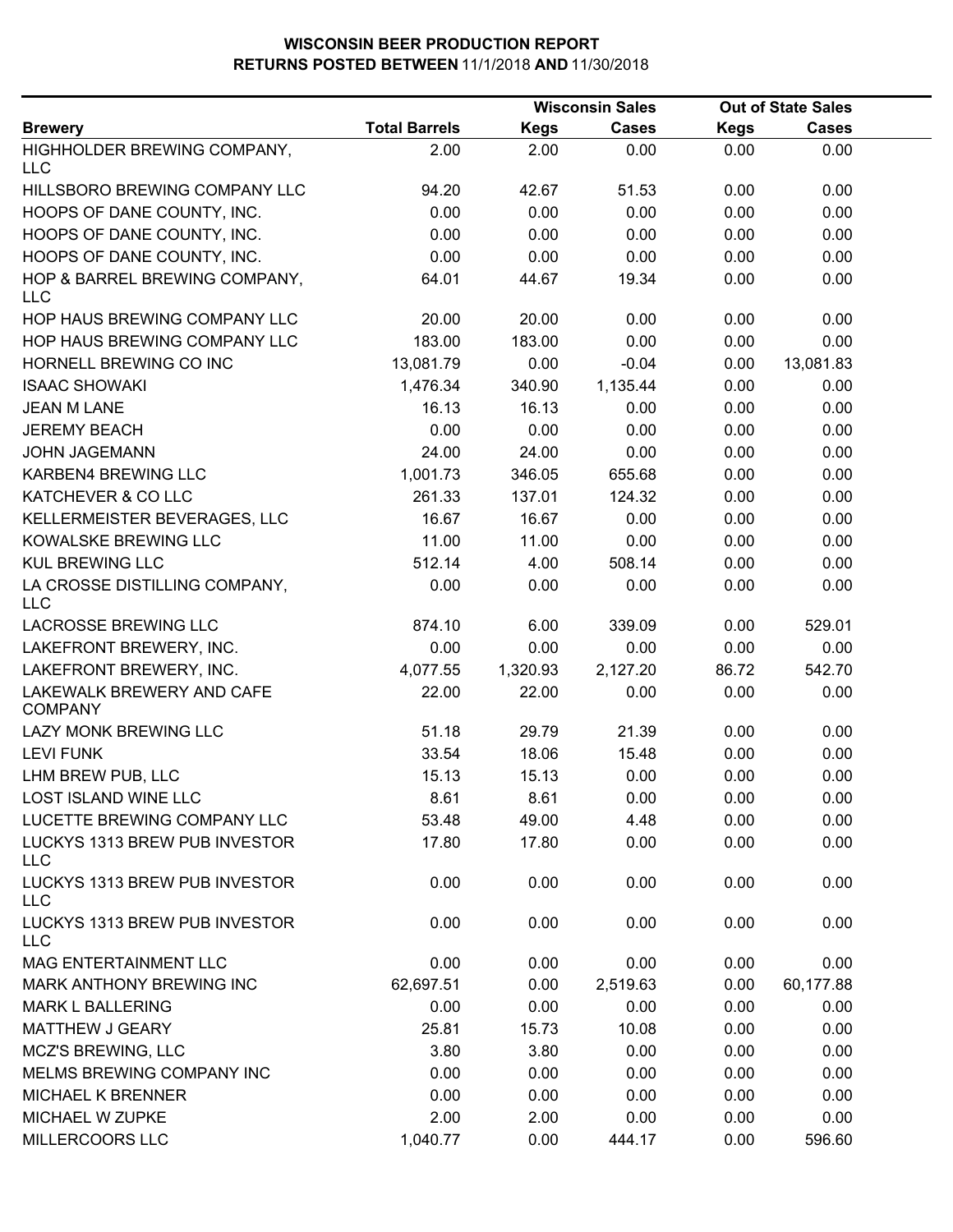|                                                 |                      |             | <b>Wisconsin Sales</b> | <b>Out of State Sales</b> |              |  |
|-------------------------------------------------|----------------------|-------------|------------------------|---------------------------|--------------|--|
| <b>Brewery</b>                                  | <b>Total Barrels</b> | <b>Kegs</b> | <b>Cases</b>           | <b>Kegs</b>               | <b>Cases</b> |  |
| MILLERCOORS LLC                                 | 12,122.55            | 990.91      | 5,935.09               | 348.26                    | 4,848.29     |  |
| MILLERCOORS LLC                                 | 523,982.02           | 12,985.93   | 89,958.11              | 56,979.94                 | 364,058.04   |  |
| MILLERCOORS LLC                                 | 2,763.73             | 347.00      | 1,019.49               | 126.00                    | 1,271.24     |  |
| MILLERCOORS USA LLC                             | 0.00                 | 0.00        | 0.00                   | 0.00                      | 0.00         |  |
| MILWAUKEE BREWING COMPANY                       | 1,009.65             | 469.42      | 522.81                 | 9.00                      | 8.42         |  |
| MILWAUKEE BREWING COMPANY                       | 72.40                | 72.40       | 0.00                   | 0.00                      | 0.00         |  |
| MINOCQUA BREWING CO INC                         | 14.00                | 14.00       | 0.00                   | 0.00                      | 0.00         |  |
| <b>MISSION BREWERY INC</b>                      | 0.00                 | 0.00        | 0.00                   | 0.00                      | 0.00         |  |
| MOBCRAFT BEER INC                               | 137.62               | 76.16       | 60.35                  | 0.42                      | 0.69         |  |
| MODICUM BREWING LLC                             | 13.96                | 11.80       | 2.16                   | 0.00                      | 0.00         |  |
| MOOSEJAW PIZZA & BREWING CO LLC                 | 63.00                | 29.61       | 33.39                  | 0.00                      | 0.00         |  |
| MOUNTAIN CREST SRL LLC                          | 6,200.43             | 3.25        | 565.62                 | 0.00                      | 5,631.56     |  |
| NATHAN R WARNKE                                 | 22.36                | 22.36       | 0.00                   | 0.00                      | 0.00         |  |
| <b>NEW BARONS BREWING</b><br><b>COOPERATIVE</b> | 2.25                 | 2.25        | 0.00                   | 0.00                      | 0.00         |  |
| NEW GLARUS BREWING COMPANY                      | 19,821.18            | 5,895.75    | 13,925.43              | 0.00                      | 0.00         |  |
| NEW GLARUS BREWING COMPANY                      | 838.83               | 131.00      | 707.83                 | 0.00                      | 0.00         |  |
| NEXT DOOR BREWING LLC                           | 75.39                | 53.25       | 22.14                  | 0.00                      | 0.00         |  |
| NEXT DOOR BREWING LLC                           | 12.50                | 12.50       | 0.00                   | 0.00                      | 0.00         |  |
| NICHOLAS CALAWAY                                | 109.69               | 109.69      | 0.00                   | 0.00                      | 0.00         |  |
| NOBLE ROOTS BREWING COMPANY,<br><b>LLC</b>      | 36.08                | 36.08       | 0.00                   | 0.00                      | 0.00         |  |
| OFF-KILTER BREWING INC                          | 46.20                | 0.00        | 0.00                   | 15.50                     | 30.70        |  |
| OLD ABE BREWING LLC                             | 35.00                | 0.00        | 35.00                  | 0.00                      | 0.00         |  |
| OLIPHANT BREWING LLC                            | 65.67                | 40.69       | 0.00                   | 24.98                     | 0.00         |  |
| O'SO BREWING COMPANY                            | 231.73               | 106.67      | 111.24                 | 0.00                      | 13.82        |  |
| PARCHED EAGLE BREWPUB LLC                       | 6.77                 | 6.77        | 0.00                   | 0.00                      | 0.00         |  |
| PATRICK MC INTOSH                               | 0.00                 | 0.00        | 0.00                   | 0.00                      | 0.00         |  |
| PETER H GENTRY                                  | 268.36               | 141.20      | 127.16                 | 0.00                      | 0.00         |  |
| PETER H GENTRY                                  | 6.00                 | 6.00        | 0.00                   | 0.00                      | 0.00         |  |
| PETER PETERSON                                  | 2.00                 | 2.00        | 0.00                   | 0.00                      | 0.00         |  |
| PHUSION PROJECTS LLC                            | 50,893.01            | 0.00        | 581.85                 | 0.00                      | 50,311.16    |  |
| PIGEON RIVER BREWING LLC                        | 90.92                | 49.64       | 41.28                  | 0.00                      | 0.00         |  |
| PITCHFORK BREWING LLC                           | 17.94                | 17.94       | 0.00                   | 0.00                      | 0.00         |  |
| PLYMOUTH BREWING COMPANY LLC                    | 16.49                | 16.49       | 0.00                   | 0.00                      | 0.00         |  |
| PORT HURON BREWING COMPANY,<br><b>LLC</b>       | 47.93                | 22.67       | 25.26                  | 0.00                      | 0.00         |  |
| R' NOGGIN BREWING LLC                           | 47.50                | 47.50       | 0.00                   | 0.00                      | 0.00         |  |
| RACINE BREWING COMPANY                          | 18.25                | 18.25       | 0.00                   | 0.00                      | 0.00         |  |
| RAIL HOUSE PROPERTIES LLC                       | 52.00                | 52.00       | 0.00                   | 0.00                      | 0.00         |  |
| RAISED GRAIN BREWING COMPANY<br><b>LLC</b>      | 0.00                 | 0.00        | 0.00                   | 0.00                      | 0.00         |  |
| RAISED GRAIN BREWING COMPANY<br><b>LLC</b>      | 193.46               | 107.00      | 86.46                  | 0.00                      | 0.00         |  |
| RANDOLPH OSKEY                                  | 18.45                | 18.45       | 0.00                   | 0.00                      | 0.00         |  |
| REBELLION BREWING HOLDING<br><b>COMPANY INC</b> | 0.50                 | 0.50        | 0.00                   | 0.00                      | 0.00         |  |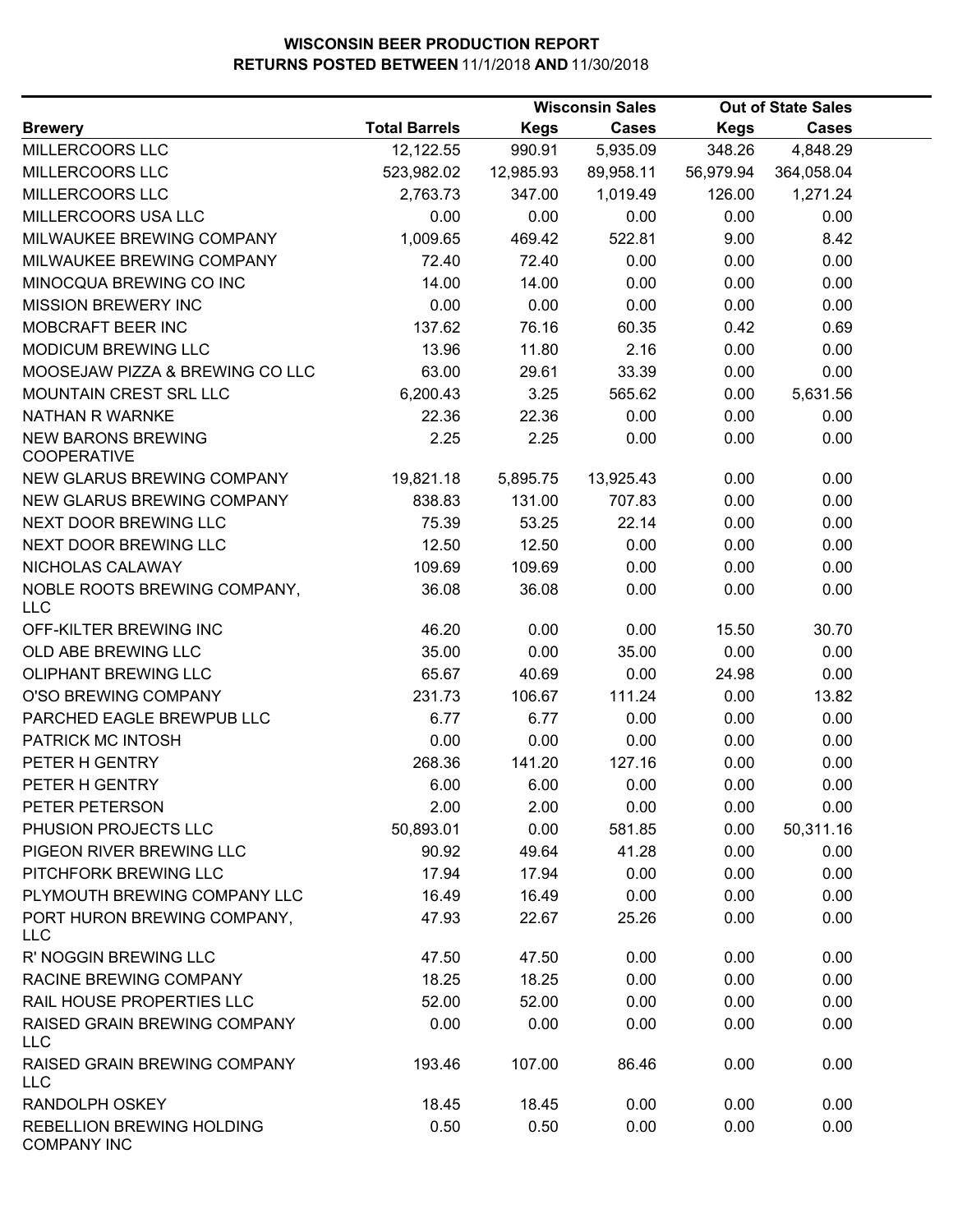|                                                  |                      |             | <b>Wisconsin Sales</b> |             | <b>Out of State Sales</b> |  |
|--------------------------------------------------|----------------------|-------------|------------------------|-------------|---------------------------|--|
| <b>Brewery</b>                                   | <b>Total Barrels</b> | <b>Kegs</b> | <b>Cases</b>           | <b>Kegs</b> | <b>Cases</b>              |  |
| RED EYE BREWING COMPANY LLC                      | 29.90                | 29.90       | 0.00                   | 0.00        | 0.00                      |  |
| REGAL BRAU BREWING COMPANY LLC                   | 1,279.25             | 0.00        | 68.83                  | 0.00        | 1,210.42                  |  |
| REVOLVER BREWING LLC                             | 0.00                 | 0.00        | 0.00                   | 0.00        | 0.00                      |  |
| RHINELANDER BREWING CO LLC                       | 30.31                | 13.96       | 16.35                  | 0.00        | 0.00                      |  |
| RHINELANDER BREWING CO LLC                       | 5,354.14             | 12.25       | 172.79                 | 32.50       | 5,136.60                  |  |
| <b>RICHARD R TUESCHER</b>                        | 4.00                 | 4.00        | 0.00                   | 0.00        | 0.00                      |  |
| <b>RIGHT BAUER LLC</b>                           | 0.00                 | 0.00        | 0.00                   | 0.00        | 0.00                      |  |
| <b>ROBERT A LARSON</b>                           | 250.55               | 84.33       | 148.50                 | 4.00        | 13.72                     |  |
| ROCK COUNTY BREWING COMPANY<br><b>LLC</b>        | 19.58                | 0.00        | 19.58                  | 0.00        | 0.00                      |  |
| ROCKY REEF BREWING COMPANY                       | 17.25                | 17.25       | 0.00                   | 0.00        | 0.00                      |  |
| <b>ROGER MILLER</b>                              | 5.80                 | 5.80        | 0.00                   | 0.00        | 0.00                      |  |
| ROUND MAN BREWING CO., LLC                       | 0.00                 | 0.00        | 0.00                   | 0.00        | 0.00                      |  |
| ROWLAND'S CALUMET BREWING CO.,<br>INC.           | 11.00                | 11.00       | 0.00                   | 0.00        | 0.00                      |  |
| ROWLAND'S CALUMET BREWING CO.,<br>INC.           | 0.00                 | 0.00        | 0.00                   | 0.00        | 0.00                      |  |
| <b>RUSH RIVER BREWING LLC</b>                    | 350.34               | 208.05      | 40.64                  | 61.50       | 40.15                     |  |
| <b>RUSTIC VENTURES LLC</b>                       | 14.02                | 14.02       | 0.00                   | 0.00        | 0.00                      |  |
| <b>RUSTIC VENTURES LLC</b>                       | 75.36                | 75.36       | 0.00                   | 0.00        | 0.00                      |  |
| SAWMILL BREWING CO INC                           | 37.25                | 37.25       | 0.00                   | 0.00        | 0.00                      |  |
| SAWMILL LOGGER ENTERPRISES LLC                   | 0.00                 | 0.00        | 0.00                   | 0.00        | 0.00                      |  |
| SLEEMAN BREWING COMPANY USA<br><b>INC</b>        | 5,032.33             | 0.00        | 101.81                 | 0.00        | 4,930.52                  |  |
| <b>SLOCUM LLC</b>                                | 47.70                | 47.70       | 0.00                   | 0.00        | 0.00                      |  |
| SOME NERVE BREWING COMPANY<br><b>LLC</b>         | 2.72                 | 2.72        | 0.00                   | 0.00        | 0.00                      |  |
| SOUTH SHORE BREWERY, INC.                        | 38.14                | 38.14       | 0.00                   | 0.00        | 0.00                      |  |
| SOUTH SHORE BREWERY, INC.                        | 98.48                | 37.10       | 49.85                  | $-0.67$     | 12.20                     |  |
| <b>SPB LLC</b>                                   | 2,747.70             | 430.50      | 1,013.35               | 75.00       | 1,228.85                  |  |
| SPRECHER BREWING COMPANY, INC.                   | 619.40               | 265.66      | 237.10                 | 5.00        | 111.64                    |  |
| STARBOARD BREWING COMPANY LLC                    | 13.00                | 13.00       | 0.00                   | 0.00        | 0.00                      |  |
| STEPHEN B ZINK                                   | 0.00                 | 0.00        | 0.00                   | 0.00        | 0.00                      |  |
| STILLMANK BREWING COMPANY                        | 116.55               | 55.75       | 60.80                  | 0.00        | 0.00                      |  |
| STONE ARCH BREWPUB INC.                          | 174.93               | 174.93      | 0.00                   | 0.00        | 0.00                      |  |
| SUNSHINE BREWING COMPANY LLC                     | 50.00                | 50.00       | 0.00                   | 0.00        | 0.00                      |  |
| SUNSHINE BREWING COMPANY LLC                     | 0.00                 | 0.00        | 0.00                   | 0.00        | 0.00                      |  |
| <b>SWINGING BRIDGE BREWING</b><br><b>COMPANY</b> | 14.50                | 12.50       | 2.00                   | 0.00        | 0.00                      |  |
| SWITCHGEAR BREWING COMPANY<br><b>LLC</b>         | 11.10                | 11.10       | 0.00                   | 0.00        | 0.00                      |  |
| <b>TERRAPIN BEER COMPANY LLC</b>                 | 0.00                 | 0.00        | 0.00                   | 0.00        | 0.00                      |  |
| THE BRONX BREWERY, LLC                           | 0.00                 | 0.00        | 0.00                   | 0.00        | 0.00                      |  |
| THE EAU CLAIRE BREWING PROJECT<br><b>LLC</b>     | 699.00               | 103.50      | 393.95                 | 2.00        | 199.55                    |  |
| THE EXPLORIUM BREWPUB LLC                        | 85.39                | 85.39       | 0.00                   | 0.00        | 0.00                      |  |
| THE GD 2 LLC                                     | 96.38                | 96.38       | 0.00                   | 0.00        | 0.00                      |  |
| THE GREAT DANE PUB AND BREWING                   | 160.35               | 160.35      | 0.00                   | 0.00        | 0.00                      |  |